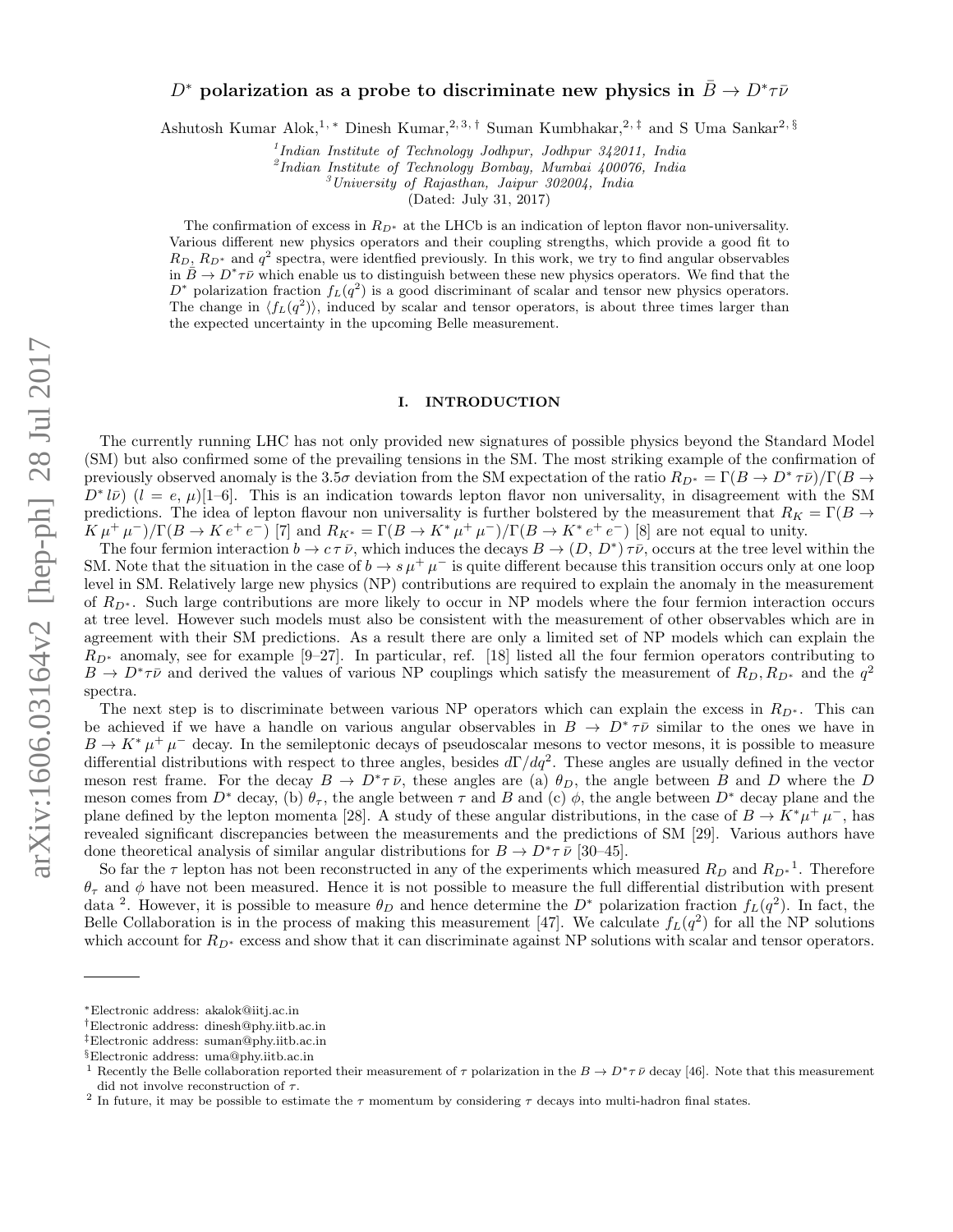We also find that the forward-backward asymmetry,  $A_{FB}(q^2)$ , has a discrimination capability similar to that of  $f_L(q^2)$ . However, measuring this quantity is more difficult as it requires the reconstruction of the  $\tau$  lepton.

## II. DISENTANGLING VARIOUS NEW PHYSICS CONTRIBUTIONS TO  $\bar{B} \to D^* \tau \bar{\nu}$

First we summarize the results of ref. [18], which performed a fit of various NP models to the present  $R_{D^*}$  and  $R_D$  data. These fits are also consistent with the  $q^2$  distribution provided by BaBar [2] and Belle [6]. The effective Hamiltonian for the quark level transition  $b \to c \tau \bar{\nu}$  is given by

$$
H_{eff} = \frac{4G_F}{\sqrt{2}} V_{cb} \left[ O_{V_L} + \frac{\sqrt{2}}{4G_F V_{cb}} \frac{1}{\Lambda^2} \left\{ \sum_i \left( C_i O_i + C_i' O_i' + C_i'' O_i'' \right) \right\} \right],
$$
 (1)

where the scale  $\Lambda$  is assumed to be 1 TeV. The Lorentz structures of the unprimed  $\mathcal{O}_i$  and primed  $\mathcal{O}'_i$  $\mathcal{O}_i'$  and  $\mathcal{O}_i''$  $\sum_{i=1}^{n}$ are given in Table I. For each primed operator, this table also lists the corresponding Fierz transformed unprimed operator. In the above analysis, the NP operators were considered either one at a time or two similar operators (either  $V \pm A$  or  $S \pm P$ ) at a time. This was done to obtain the strongest possible constraints on the coefficients of NP operators from limited data. The values of coefficients of different NP operators, which provide a good fit to the data, are given in Table II.

|                              | Operator                                                                                    |                       | Fierz identity                                                               |
|------------------------------|---------------------------------------------------------------------------------------------|-----------------------|------------------------------------------------------------------------------|
| $\mathcal{O}_{V_L}$          | $(\bar{c}\gamma_\mu P_L b)(\bar{\tau}\gamma^\mu P_L \nu)$                                   |                       |                                                                              |
| $\mathcal{O}_{V_R}$          | $\left(\bar{c}\gamma_\mu P_R b\right)\left(\bar{\tau}\gamma^\mu P_L \nu\right)$             |                       |                                                                              |
| $\mathcal{O}_{S_R}$          | $(\bar{c}P_Rb)(\bar{\tau}P_L\nu)$                                                           |                       |                                                                              |
| $\mathcal{O}_{S_L}$          | $(\bar{c}P_Lb)(\bar{\tau}P_L\nu)$                                                           |                       |                                                                              |
| $\mathcal{O}_T$              | $(\bar{c}\sigma^{\mu\nu}P_L b)(\bar{\tau}\sigma_{\mu\nu}P_L \nu)$                           |                       |                                                                              |
| $\mathcal{O}_{V_L}^{\prime}$ | $(\bar{\tau}\gamma_{\mu}P_{L}b)(\bar{c}\gamma^{\mu}P_{L}\nu)$                               | $\longleftrightarrow$ | $\mathcal{O}_{V_L}$                                                          |
| $\mathcal{O}_{V_R}'$         | $(\bar{\tau}\gamma_{\mu}P_Rb)(\bar{c}\gamma^{\mu}P_L\nu)$                                   | $\longleftrightarrow$ | $-2\mathcal{O}_{S_R}$                                                        |
| $\mathcal{O}_{S_R}^\prime$   | $(\bar{\tau}P_Rb)(\bar{c}P_L\nu)$                                                           | $\longleftrightarrow$ | $-\frac{1}{2}\mathcal{O}_{V_R}$                                              |
| $\mathcal{O}_{S_L}^\prime$   | $(\bar{\tau}P_Lb)(\bar{c}P_L\nu)$                                                           | $\longleftrightarrow$ | $-\frac{1}{2} \mathcal{O}_{S_L} - \frac{1}{8} \mathcal{O}_T$                 |
| $\mathcal{O}_T'$             | $(\bar{\tau}\sigma^{\mu\nu}P_Lb)(\bar{c}\sigma_{\mu\nu}P_L\nu)$                             |                       | $-6\mathcal{O}_{S_L} + \frac{1}{2}\mathcal{O}_T$                             |
| $\mathcal{O}_{V_L}''$        | $(\bar{\tau}\gamma_{\mu}P_{L}c^{c}) (\bar{b}^{c}\gamma^{\mu}P_{L}\nu)$                      | $\longleftrightarrow$ | $-\mathcal{O}_{V_R}$                                                         |
| $\mathcal{O}''_{V_B}$        | $\left(\bar{\tau}\gamma_{\mu}P_{R}c^{c}\right)\left(\bar{b}^{c}\gamma^{\mu}P_{L}\nu\right)$ | $\longleftrightarrow$ | $-2\mathcal{O}_{S_R}$                                                        |
| $\mathcal{O}_{S_R}''$        | $(\bar{\tau}P_Rc^c)(\bar{b}^cP_L\nu)$                                                       | $\longleftrightarrow$ | $\frac{1}{2} \mathcal{O}_{V_L}$                                              |
| ${\cal O}''_{S_L}$           | $\left(\bar{\tau}P_{L}c^{c}\right)\left(\bar{b}^{c}P_{L}\nu\right)$                         |                       | $\longleftrightarrow -\frac{1}{2}\mathcal{O}_{S_L}+\frac{1}{8}\mathcal{O}_T$ |
| $\mathcal{O}''_T$            | $(\bar\tau\sigma^{\mu\nu}P_Lc^c)\,(\bar b^c\sigma_{\mu\nu}P_L\nu)$                          |                       | $\longleftrightarrow -6\mathcal{O}_{S_L} - \frac{1}{2}\mathcal{O}_T$         |

TABLE I: All possible four-fermion operators that can contribute to  $\bar{B} \to D^{(*)}\tau\bar{\nu}$ .

In the fit with the operators  $\mathcal{O}_{S_R}''$  and  $\mathcal{O}_{S_L}''$ , there are four allowed values for  $C_{S_R}''$  and  $C_{S_L}''$  couplings. An attempt is made in ref. [48] to distinguish between these solutions based on their predictions for the rate of the decay  $B_c^- \to \tau^- \bar{\nu}$ . They found that the two solutions  $(C''_{S_R}, C''_{S_L}) = (0.96, 2.41)$  and  $(-6.34, -2.39)$  are excluded because the predicted leptonic partial decay width of  $B_c$  meson is larger than its measured total decay width. This result can be understood by noting that  $\mathcal{O}_{S_R}''$  operator is equivalent to  $\mathcal{O}_{V_L}$  whereas  $\mathcal{O}_{S_L}''$  operator is equivalent to linear combination of  $\mathcal{O}_{S_L}$ and  $\mathcal{O}_T$ . The two solutions with  $(C''_{S_R}, C''_{S_L}) = (0.35, -0.03)$  and  $(-5.74, 0.03)$  have essentially  $\mathcal{O}_{V_L}$  Lorentz structure. Therefore their prediction for the pure leptonic decay of  $B_c$  is subject to helicity suppression. For the other two cases, ruled out by [48], the coefficient of  $\mathcal{O}''_{S_L}$  and hence  $\mathcal{O}_{S_L}$  is quite large. For this operator there is no helicity suppression which leads to the prediction of very large decay width for  $B_c^- \to \tau^- \bar{\nu}$ .

The angular distribution in  $\theta_D$  is given by [34]

$$
\frac{d^2\Gamma}{dq^2d\cos\theta_D} = \frac{3}{4}\frac{d\Gamma}{dq^2} \left[2f_L(q^2)\cos^2\theta_D + \left\{1 - f_L(q^2)\right\}\sin^2\theta_D\right],\tag{2}
$$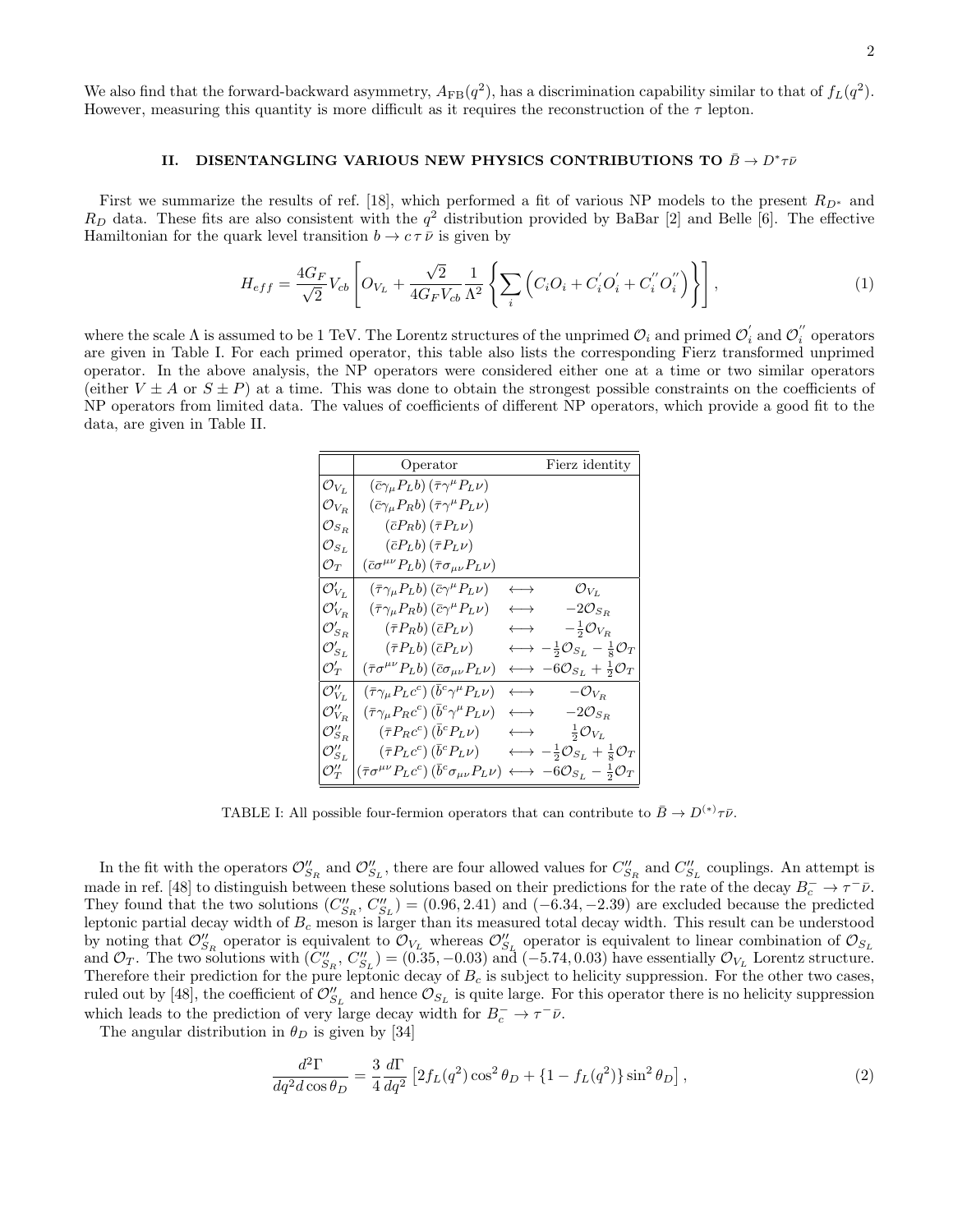| Coefficient(s)               | Best fit value(s)  | $\langle f_L(q^2) \rangle$ |
|------------------------------|--------------------|----------------------------|
| $C_{Vr}$                     | $0.18 \pm 0.04$    | $0.46 \pm 0.04$            |
| $C_{V_L}$                    | $-2.88 \pm 0.04$   | $0.46 \pm 0.04$            |
| $C_T$                        | $0.52 \pm 0.02$ ,  | $0.14 \pm 0.04$            |
| $C_T$                        | $-0.07 \pm 0.02$ , | $0.45 \pm 0.04$            |
| $C_{S_L}''$                  | $-0.46 \pm 0.09$   | $0.46 \pm 0.04$            |
| $(C_{S_R}, C_{S_L})$         | $(1.25, -1.02),$   | $0.41 \pm 0.04$            |
| $(C_{S_R}, C_{S_L})$         | $(-2.84, 3.08)$    | $0.76 \pm 0.04$            |
| $(C'_{V_B}, C'_{V_L})$       | $(-0.01, 0.18)$    | $0.46 \pm 0.04$            |
| $(C'_{V_B}, C'_{V_L})$       | $(0.01, -2.88)$    | $0.46 \pm 0.04$            |
| $(C''_{S_B}, C''_{S_L})$     | $(0.35, -0.03)$    | $0.46 \pm 0.04$            |
| $(C''_{S_B}, C''_{S_L})$     | (0.96, 2.41)       | $0.26 \pm 0.04$            |
| $(C''_{S_B}, C''_{S_L})$     | $(-5.74, 0.03)$    | $0.46 \pm 0.04$            |
| $(C''_{S_{B}}, C''_{S_{L}})$ | $(-6.34, -2.39)$   | $0.27 \pm 0.04$            |

TABLE II: Best fit values of the new physics operator coefficients which provide a good fit to the present experimental data in  $b \to c \tau \bar{\nu}$  sector [18]. The values in the upper (lower) panel are obtained by considering one (two) new physics operator(s) at a time in the fit. For each case, the corresponding predicion for  $\langle f_L(q^2) \rangle$  is also listed. Note that for SM,  $\langle f_L(q^2) \rangle$  is same as that of the  $\mathcal{O}_{V_L}$ .

where the  $f_L(q^2)$  is defined to be

$$
f_L(q^2) = \frac{A_L}{A_L + A_T}.\tag{3}
$$

The quantities  $A_L$  and  $A_T$  are defined in [28]. From these formulae we compute  $f_L(q^2)$  and  $\langle f_L(q^2) \rangle$  for the allowed NP couplings listed in Table II [18].



FIG. 1: Plots of  $D^*$  longitudinal polarization fraction  $f_L(q^2)$  as a function of the dilepton invariant mass  $q^2$  in the decay  $\bar{B} \to D^* \tau \bar{\nu}$ . The blue band in all the plots corresponds to the SM prediction. The band is due to theoretical uncertainties, mainly due to form factors, added in quadrature. The plot in the left panel of the top row represents  $f_L(q^2)$  prediction in the presence of NP couplings  $C_{V_L} = (0.18 \pm 0.04)$  (black band) and  $C_{V_L} = (-2.88 \pm 0.04)$  (red band). The black and red bands in the middle panel of the top row are for  $f_L(q^2)$  with NP couplings  $C_T = (0.52 \pm 0.02)$  and  $C_T = (-0.07 \pm 0.02)$ , respectively. The red band in the right panel of top row corresponds to  $C''_{S_L} = (-0.46 \pm 0.09)$ . In the left panel of the bottom row, the black and red bands correspond to NP coefficients  $(C_{S_L}, C_{S_R}) = (-1.02, 1.25)$  and  $(3.08, -2.84)$ , respectively. In the bottom middle panel,  $f_L(q^2)$  prediction for  $(C_1)$  $V_{V_L}$ ,  $C'_{V_R}$ ) = (0.18, -0.01) and (-2.88, 0.01) are shown by black and red bands, respectively.  $f_L(q^2)$  for NP couplings  $(C_S'')$  $S_R, C_{S_L}^{''}$  = (0.96, 2.41) (black band) and (-6.34, -2.39) (red band) are shown in right panel of bottom row. (Color online)

Fig. 1 depicts  $f_L(q^2)$  in different panels for different NP operators given in Table I. In these panels, the blue curve represents the SM and the red and the black curves represent NP operators. Each curve is in the form of a narrow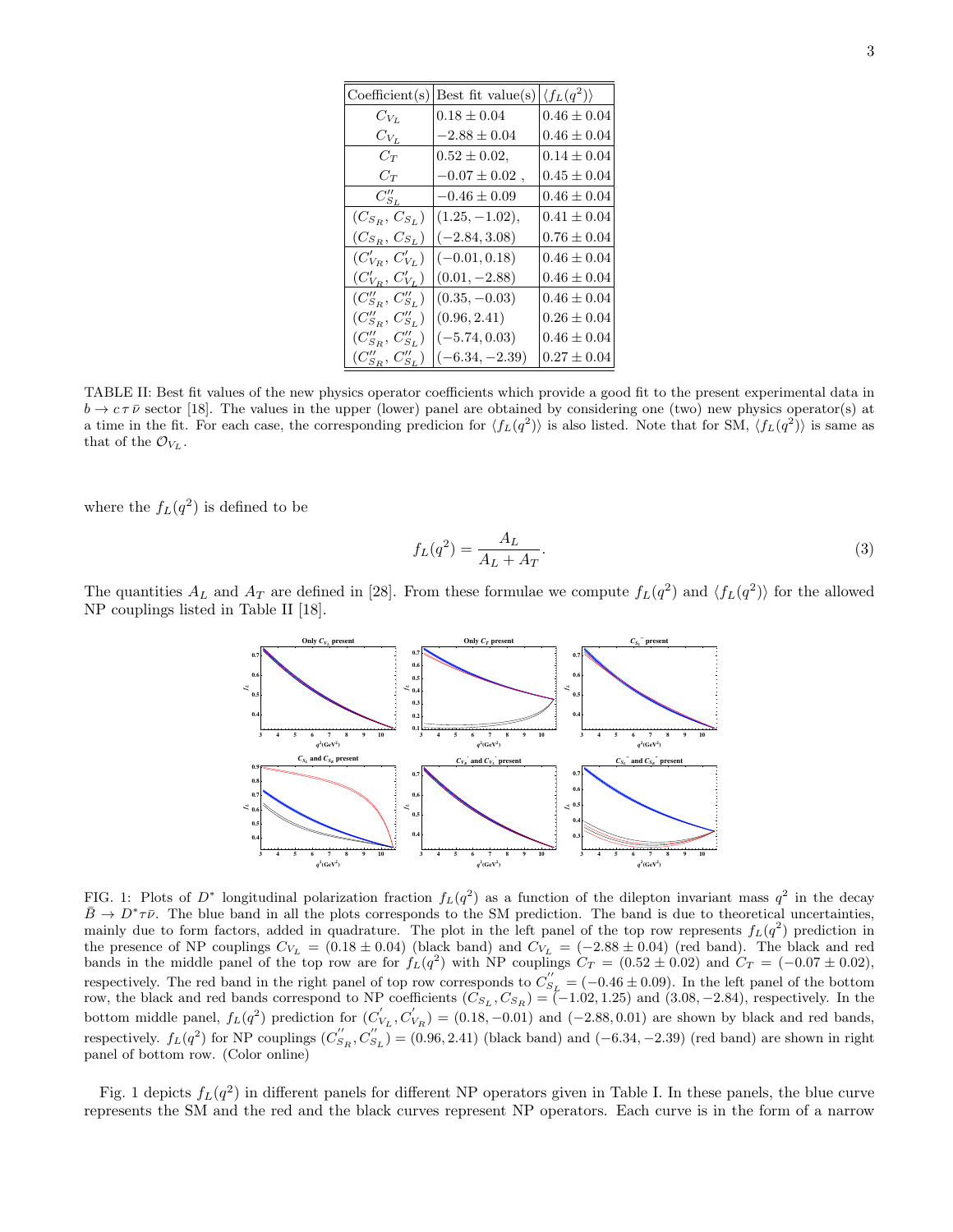band. The thickness of the band represents the theoretical uncertainty in  $f_L(q^2)$ , mainly due to form factor [12], which is quite small. We discuss the form of  $f_L(q^2)$  panel by panel:

- Only  $C_{V_L}$  present: This NP has the same Lorentz structure of the SM operator. Hence  $f_L(q^2)$  for this case has a complete overlap with SM prediction.
- Only  $C_T$  present: Here there are two solutions, one with a large value of  $C_T$  and the other with a small value. It is difficult to distinguish the small  $C_T$  case from SM but  $f_L(q^2)$ , for the large  $C_T$  case, is much smaller than SM prediction for the whole range of  $q^2$ . Therefore  $\langle f_L(q^2) \rangle$  is quite distinguishable from the SM prediction.
- Only  $C''_{S_L}$  present: Here the Lorentz structure is different from that of SM. But  $f_L(q^2)$  is nearly the same as that of SM because the coupling constant is quite small.
- $\bullet$   $C_{S_L}$  and  $C_{S_R}$  present: These Lorentz structures are quite different from SM and NP couplings are moderately large for both the allowed solutions. Hence  $f_L(q^2)$  for both of them is significantly different from SM.  $\langle f_L(q^2) \rangle$ can distinguish  $(-2.84, 3.08)$  solution from the SM but not  $(1.25, -1.02)$  solution. To achieve such a distinction, an accurate measurement of  $f_L(q^2)$  at low  $q^2$  is needed.
- $C'_{V_R}$  and  $C'_{V_L}$  present: For both the allowed solutions  $C'_{V_R}$  is negligibly small. Therefore the NP has the same Lorentz structure of SM and hence  $f_L(q^2)$  cannot distinguish it from SM.
- $\bullet$   $C''_{S_R}$  and  $C''_{S_L}$  present: For the two solution allowed by [48]  $C''_{S_L}$  is negligibly small, leaving a significant coefficient only for  $\mathcal{O}_{S_R}''$  which has the same Lorentz structure of SM. Hence  $f_L(q^2)$  cannot distinguish these two solutions from SM. The two disallowed solutions have large  $C''_{S_L}$  values and the values  $f_L(q^2)$  and  $\langle f_L(q^2) \rangle$  for these are significantly different from the SM because  $\mathcal{O}''_{S_L}$  has a different Lorentz structure from SM.

A number of papers tried to account for  $R_{D^*}$  anomaly through leptoquark models, see for e.g., [14, 20, 21, 25]. We find that  $f_L(q^2)$  cannot discriminate amongst any of these models. This is because their Fierz transformed operators have the Lorentz structure either  $\mathcal{O}_{V_L}$  or  $\mathcal{O}_{V_R}$ . However in some of the leptoquark models, such as those discussed in [13, 49, 50], the  $b \to c\tau\nu$  transitions occur through either  $\mathcal{O}'_{S_L}$  or  $\mathcal{O}''_{S_L}$  operators, whose Fierz transforms are linear combinations of  $\mathcal{O}_{S_L}$  and  $\mathcal{O}_T$ . In such cases, the D<sup>∗</sup> polarization can lead to a discrimination provided the couplings of  $\mathcal{O}_{S_L}'/\mathcal{O}_{S_L}''$  operators are large enough.



FIG. 2: Plots of lepton forward-backward asymmetry  $A_{FB}(q^2)$  as a function of the dilepton invariant mass  $q^2$  in the decay  $\bar{B} \to D^* \tau \bar{\nu}$ . The blue band in all the plots corresponds to the SM prediction. The band is due to theoretical uncertainties, mainly due to form factors, added in quadrature. The plot in the left panel of top row represents  $A_{FB}(q^2)$  prediction in the presence of NP couplings  $C_{V_L} = (0.18 \pm 0.04)$  (black band) and  $C_{V_L} = (-2.88 \pm 0.04)$  (red band). The black and red bands in the middle panel of the top row represent NP couplings  $C_T = (0.52 \pm 0.02)$  and  $C_T = (-0.07 \pm 0.02)$ , respectively. The red band in the right panel of top row corresponds to  $C_{S_L}^{''} = (-0.46 \pm 0.09)$ . In the left panel of bottom row, the black and red bands correspond to  $A_{FB}(q^2)$  with NP coefficients  $(C_{S_L}, C_{S_R}) = (-1.02, 1.25)$  and  $(3.08, -2.84)$ , respectively. In the bottom middle panel,  $A_{FB}(q^2)$  prediction for  $(C_1)$  $V_{V_L}, C'_{V_R}$  = (0.18, -0.01) and (-2.88, 0.01) are shown by black and red bands, respectively.  $A_{FB}(q^2)$  with NP couplings  $(C_S^{''})$  $S_R, C'_{S_L}$  = (0.96, 2.41) (black band) and (-6.34, -2.39) (red band) are shown in right panel of bottom row. (Color online)

It would be interesting to see the discrimination capability of the asymmetries based on other angular observables. One such example is the forward-backward asymmetry of leptons,  $A_{FB}(q^2)$  in  $\bar{B}\to D^*\tau\bar{\nu}$ . The values of  $A_{FB}(q^2)$  for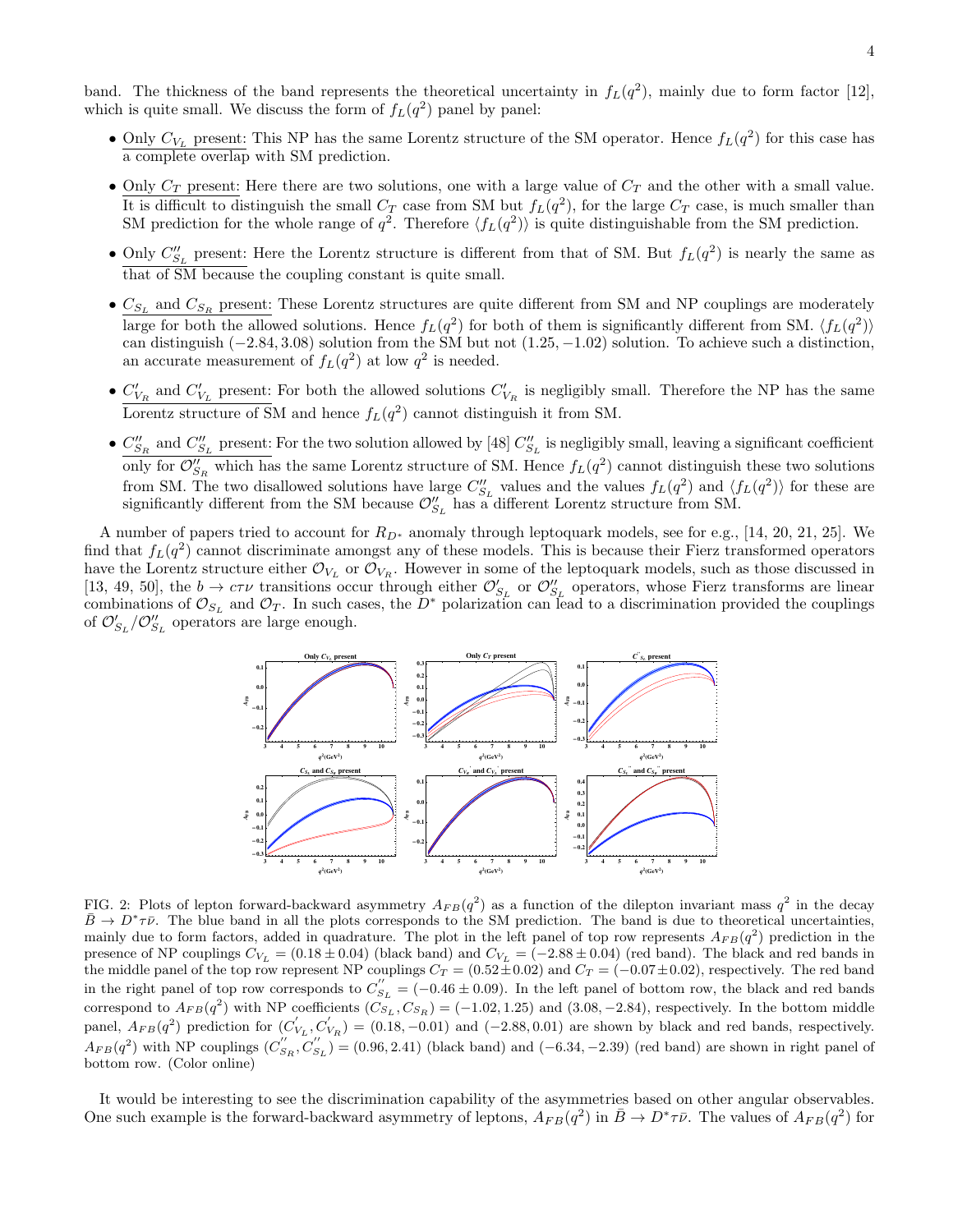Determination of  $A_{FB}(q^2)$  requires the reconstruction of  $\tau$  momentum, which is difficult because of the missing neutrino/neutrinos in the final state. It may be possible for LHCb to reconstruct  $\tau$  in those events where  $\tau$  decays into multiple hadrons, using the same technique they used to identify the B meson in the decay  $B \to D^* \tau \bar{\nu}$ . But as demonstrated in figs. 1 and 2, such a measurement leads only to a small advantage in distinguishing between allowed NP models.

The Belle collaboration is in the process of measuring  $\langle f_L(q^2) \rangle$ . It is expected that the uncertainty in this measurement will be about  $\pm 0.1$  [47]. The SM prediction for this quantity is  $0.46\pm0.04$ , where the uncertainity comes from the erros in the form-factors, the details of which are given in Appendix. As we can see from Table II,  $\langle f_L(q^2) \rangle = 0.14 \pm 0.04$ for NP coupling  $C_T = 0.52$  and  $\langle f_L(q^2) \rangle = 0.76 \pm 0.04$  for  $(C_{S_R}, C_{S_L}) = (-2.84, 3.08)$ . For these two cases, the change in  $\langle f_L(q^2) \rangle$  is three times the expected uncertainty in its measurement. Therefore the upcoming Belle measurement can confirm one of these two NP solutions or rule them out at better than 95 % C.L. The  $\langle f_L(q^2) \rangle$  can also discriminate two other solutions with  $(O''_S)$  $S_R$ ,  $O_{S_L}$ ) operators but, as shown in [48], these are already ruled out by their prediction of  $B_c \to \tau \nu$  partial width.

As seen from Figs. 1 and 2, angular asymmetries  $f_L$  and  $A_{FB}$  are not sensitive to the presence of right handed currents. This is because  $B \to D$  transition occurs purely through vector current and  $B \to D^*$  transition occurs purely through axial-vector currents. However  $\tau$  polarization will be a good discriminant of right handed currents. The sensitivity of  $\tau$  polarization to new physics in  $B \to D^* \tau \nu$  is discussed in [27]. For the decay  $B \to D \tau \nu$ , the corresponding discussion is given in [51].

Recently Belle Collaboration [46] used a new technique to identify the  $\tau$  lepton in the decay  $\bar{B} \to D^* \tau \nu_{\tau}$ , through the decays  $\tau \to \pi \nu_{\tau}$  and  $\tau \to \rho \nu_{\tau}$ . This leads to a reduced signal size. With such a signal definition, they obtained  $R_{D^*} = 0.276 \pm 0.034 \pm 0.026$ . This measurement differs from the Standard Model prediction by only  $0.6\sigma$ , though one must note that the error in this measurement is twice the error in the current world average. A new world average, including this measurement, is smaller by 3% compared to the older value. Hence, we believe that our results will not change much by the inclusion of this new result. Therefore it is worthwhile to develop signatures which can help in discerning effects of new physics in this decay.

### III. CONCLUSIONS

In this work, we studied the possibility to distinguish between NP solutions which can explain the observed excess in  $R_{D^*}$ . The angular observables in the decay  $B \to D^* \tau \bar{\nu}$  can discriminate between some of the scalar and tensor NP solutions. The  $D^*$  polarization,  $f_L(q^2)$ , and the lepton forward-backward asymmetry,  $A_{FB}(q^2)$ , are both capable of this discrimination. A measurement of  $A_{FB}(q^2)$  is more difficult as it requires the  $\tau$  reconstruction. Belle collaboration is in the process of measuring  $\langle f_L(q^2) \rangle$ . Such a measurement can confirm or rule out two of the NP solutions at better than 95 % C.L.

Acknowledgments. — We thank Karol Adamczyk for numerous discussions regarding the measurement of  $f_L(q^2)$  at Belle.

## Appendix A:  $B \to D^*$  from factors

The  $B \to D^* \tau \nu$  vector and axial vector operator matrix elements, which depend on the momentum transfer between  $B$  and  $D^*$ , can be expressed as

$$
\langle D^*(k,\varepsilon)|\overline{c}\gamma_\mu b|\overline{B}(p)\rangle = -i\epsilon_{\mu\nu\rho\sigma}\varepsilon^{\nu*}p^\rho k^\sigma \frac{2V(q^2)}{m_B + m_{D^*}},
$$
  

$$
\langle D^*(k,\varepsilon)|\overline{c}\gamma_\mu\gamma_5 b|\overline{B}(p)\rangle = \varepsilon^{\mu*}(m_B + m_{D^*})A_1(q^2) - (p+k)_\mu(\varepsilon^*q)\frac{A_2(q^2)}{m_B + m_{D^*}} - q_\mu(\varepsilon^*q)\frac{2m_{D^*}}{q^2}[A_3(q^2) - A_0(q^2)],
$$
\n(A1)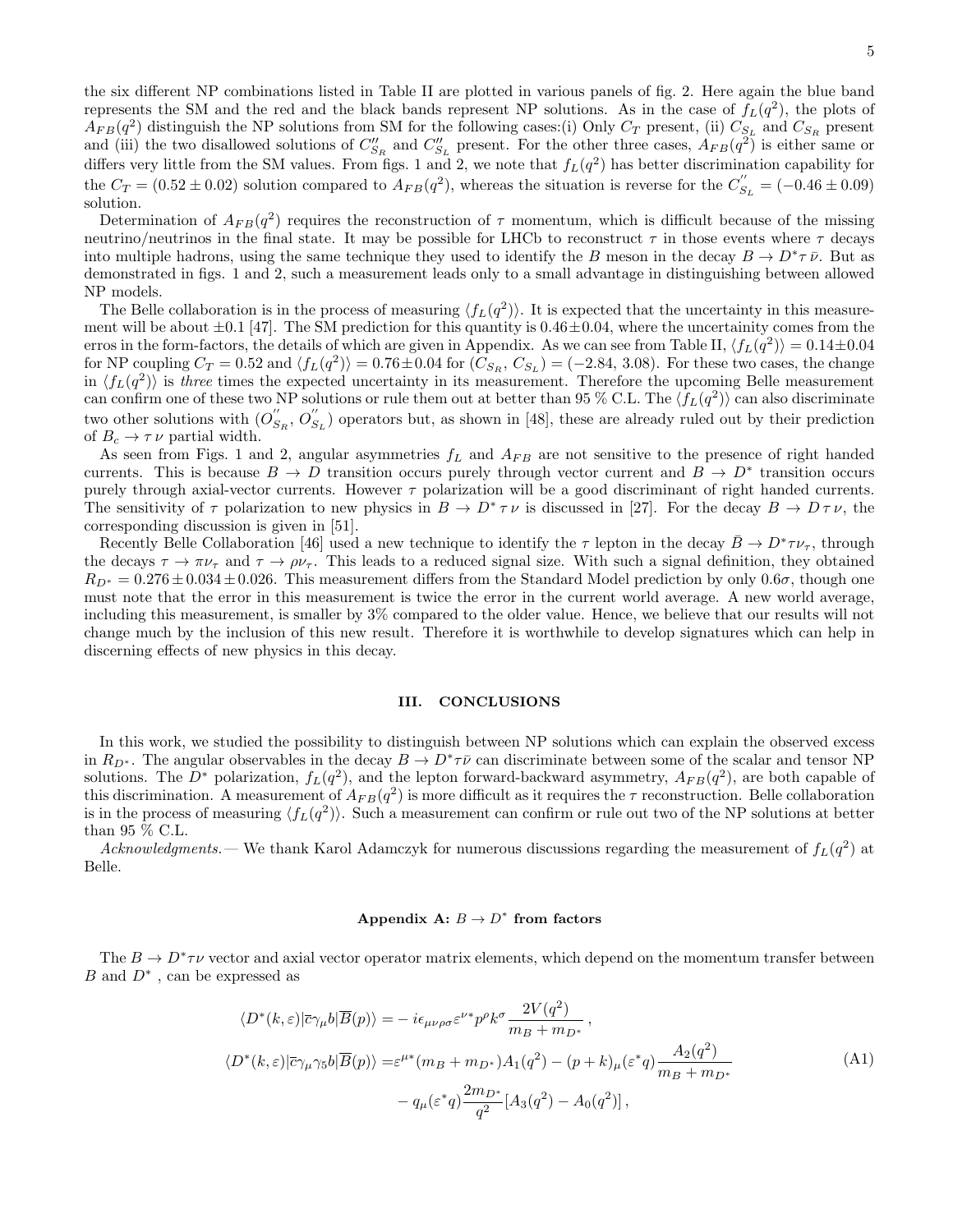$$
\langle D^*(k,\varepsilon)|\overline{c}\gamma_5 b|\overline{B}(p)\rangle = -\frac{1}{m_b + m_c} q_\mu \langle D^*(k,\varepsilon)|\overline{c}\gamma^\mu \gamma^5 b|\overline{B}(p)\rangle
$$
  
= -(\varepsilon^\* q)\frac{2m\_{D^\*}}{m\_b + m\_c} A\_0(q^2). (A2)

$$
\langle D^*(k,\varepsilon)|\overline{c}\sigma_{\mu\nu}b|\overline{B}(p)\rangle = \epsilon_{\mu\nu\rho\sigma} \left\{-\varepsilon^{*\rho}(p+k)^{\sigma}T_1(q^2) + \varepsilon^{*\rho}q^{\sigma}\frac{m_B^2 - m_D^2}{q^2} [T_1(q^2) - T_2(q^2)]\right\}
$$
\n
$$
+2\frac{(\varepsilon^* \cdot q)}{q^2}p^{\rho}k^{\sigma}\left[T_1(q^2) - T_2(q^2) - \frac{q^2}{m_B^2 - m_{D^*}^2}T_3(q^2)\right]\right\},\tag{A3}
$$

$$
\langle D^*(k,\varepsilon)|\overline{c}\sigma_{\mu\nu}q^{\nu}b|\overline{B}(p)\rangle = \epsilon_{\mu\nu\rho\sigma}\varepsilon^{*\nu}p^{\rho}k^{\sigma}2T_1(q^2),
$$
  

$$
\langle D^*(k,\varepsilon)|\overline{c}\sigma_{\mu\nu}\gamma_5q^{\nu}b|\overline{B}(p)\rangle = -[(m_B^2 - m_{D^*}^2)\varepsilon^{*\mu} - (\varepsilon^*q)(p+k)_{\mu}]T_2(q^2)
$$
  

$$
-(\varepsilon^*q)\left[q_{\mu} - \frac{q^2}{m_B^2 - m_{D^*}^2}(p+k)_{\mu}\right]T_3(q^2).
$$
 (A4)

where

$$
A_3(q^2) = \frac{m_B + m_{D^*}}{2m_{D^*}} A_1(q^2) - \frac{m_B - m_{D^*}}{2m_{D^*}} A_2(q^2),
$$
 (A5)

with  $A_3(0) = A_0(0)$ . The form factors  $V, A_0, A_1, A_2, T_1, T_2, T_3$  can be written in terms of the heavy quark effective theory (HQET) form factors as [14, 52]

$$
V(q^{2}) = \frac{m_{B} + m_{D^{*}}}{2\sqrt{m_{B}m_{D^{*}}}} h_{V}(w(q^{2})),
$$
  
\n
$$
A_{1}(q^{2}) = \frac{(m_{B} + m_{D^{*}})^{2} - q^{2}}{2\sqrt{m_{B}m_{D^{*}}}(m_{B} + m_{D^{*}})} h_{A_{1}}(w(q^{2})),
$$
  
\n
$$
A_{2}(q^{2}) = \frac{m_{B} + m_{D^{*}}}{2\sqrt{m_{B}m_{D^{*}}}} \left[ h_{A_{3}}(w(q^{2})) + \frac{m_{D^{*}}}{m_{B}} h_{A_{2}}(w(q^{2})) \right],
$$
  
\n
$$
A_{0}(q^{2}) = \frac{1}{2\sqrt{m_{B}m_{D^{*}}}} \left[ \frac{(m_{B} + m_{D^{*}})^{2} - q^{2}}{2m_{D^{*}}} h_{A_{1}}(w(q^{2})) - \frac{m_{B}^{2} - m_{D^{*}}^{2} - q^{2}}{2m_{B}} h_{A_{3}}(w(q^{2})) \right],
$$
\n(A6)

$$
T_1(q^2) = \frac{1}{2\sqrt{m_B m_{D^*}}} \left[ (m_B + m_{D^*})h_{T_1}(w(q^2)) - (m_B - m_{D^*})h_{T_2}(w(q^2)) \right],
$$
  
\n
$$
T_2(q^2) = \frac{1}{2\sqrt{m_B m_{D^*}}} \left[ \frac{(m_B + m_{D^*})^2 - q^2}{m_B + m_{D^*}} h_{T_1}(w(q^2)) - \frac{(m_B - m_{D^*})^2 - q^2}{m_B - m_{D^*}} h_{T_2}(w(q^2)) \right],
$$
  
\n
$$
T_3(q^2) = \frac{1}{2\sqrt{m_B m_{D^*}}} \left[ (m_B - m_{D^*})h_{T_1}(w(q^2)) - (m_B + m_{D^*})h_{T_2}(w(q^2)) - \frac{2m_B^2 - m_{D^*}^2}{m_B} h_{T_3}(w(q^2)) \right].
$$
  
\n(A7)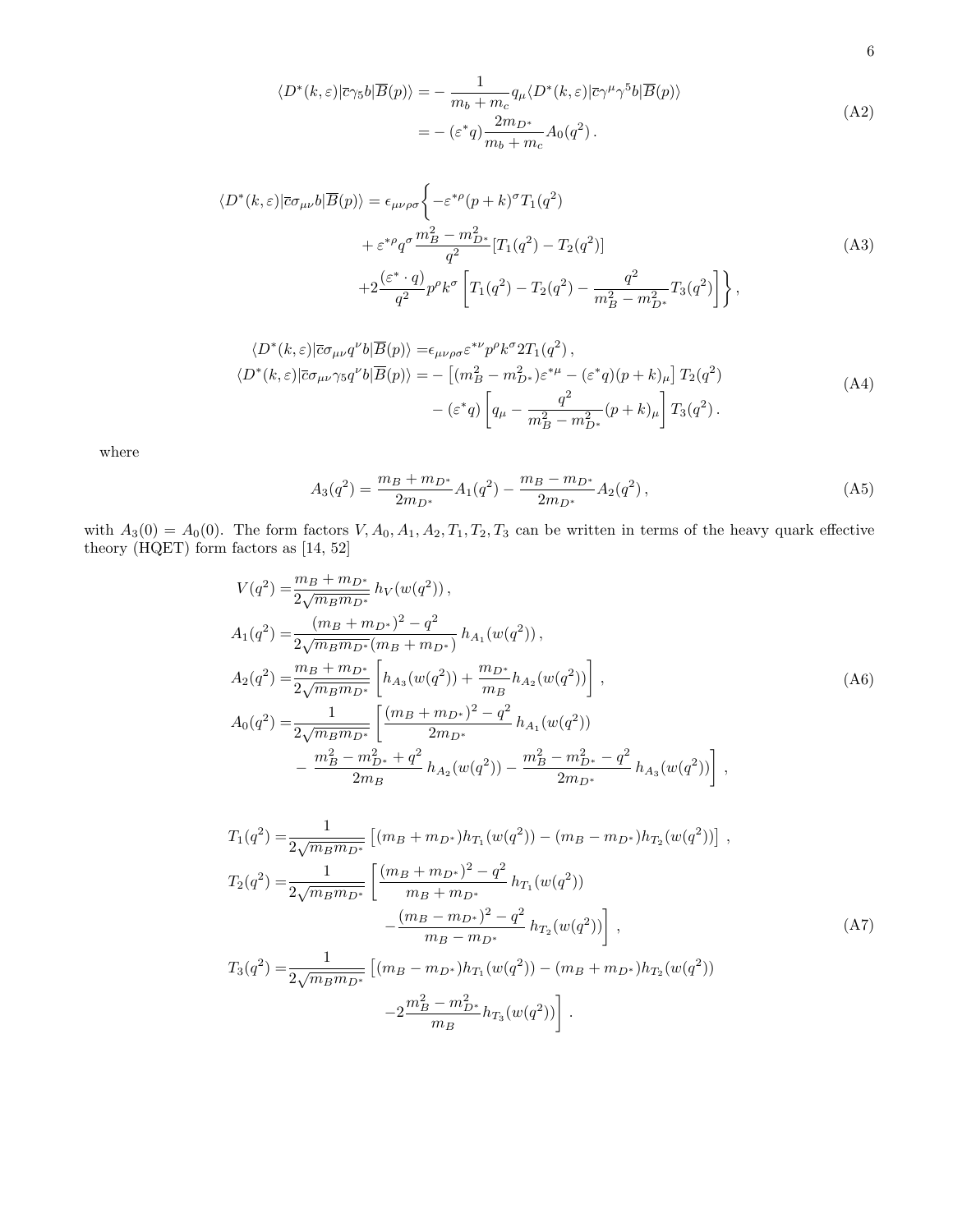where the HQET form factors can be expressed as [52]

$$
h_V(w) = R_1(w)h_{A_1}(w),
$$
  
\n
$$
h_{A_2}(w) = \frac{R_2(w) - R_3(w)}{2r_{D^*}}h_{A_1}(w),
$$
  
\n
$$
h_{A_3}(w) = \frac{R_2(w) + R_3(w)}{2}h_{A_1}(w),
$$
  
\n
$$
h_{T_1}(w) = \frac{1}{2(1 + r_{D^*}^2 - 2r_{D^*}w)} \left[ \frac{m_b - m_c}{m_B - m_{D^*}} (1 - r_{D^*})^2 (w + 1) h_{A_1}(w) - \frac{m_b + m_c}{m_B + m_{D^*}} (1 + r_{D^*})^2 (w - 1) h_V(w) \right],
$$
  
\n
$$
h_{T_2}(w) = \frac{(1 - r_{D^*}^2)(w + 1)}{2(1 + r_{D^*}^2 - 2r_{D^*}w)} \left[ \frac{m_b - m_c}{m_B - m_{D^*}} h_{A_1}(w) - \frac{m_b + m_c}{m_B + m_{D^*}} h_V(w) \right],
$$
  
\n
$$
h_{T_3}(w) = -\frac{1}{2(1 + r_{D^*})(1 + r_{D^*}^2 - 2r_{D^*}w)} \left[ 2 \frac{m_b - m_c}{m_B - m_{D^*}} r_{D^*}(w + 1) h_{A_1}(w) - \frac{m_b - m_c}{m_B - m_{D^*}} (1 + r_{D^*}^2 - 2r_{D^*}w)(h_{A_3}(w) - r_{D^*}h_{A_2}(w))^{\alpha} \right]
$$
\n(AB)

where the w-dependencies are parametrized as [52]

−

 $m_b + m_c$ 

$$
h_{A_1}(w) = h_{A_1}(1)[1 - 8\rho_{D^*}^2 z + (53\rho_{D^*}^2 - 15)z^2 - (231\rho_{D^*}^2 - 91)z^3],
$$
  
\n
$$
R_1(w) = R_1(1) - 0.12(w - 1) + 0.05(w - 1)^2,
$$
  
\n
$$
R_2(w) = R_2(1) + 0.11(w - 1) - 0.06(w - 1)^2,
$$
  
\n
$$
R_3(w) = 1.22 - 0.052(w - 1) + 0.026(w - 1)^2,
$$
\n(A9)

where  $r_{D^*} = M_{D^*}/M_B$ ,  $w = (M_B^2 + M_{D^*}^2 - q^2)/2M_BM_{D^*}$ ,  $z(w) = (\sqrt{w+1} - \sqrt{2})/(\sqrt{w+1} + \sqrt{2})$ . The numerical values of some of the parameters used in form factors are given by

 $\frac{m_b + m_c}{m_B + m_{D^*}} (1 + r_{D^*})^2 h_V(w) \right],$ 

$$
h_{A_1}(1) = 0.908 \pm 0.017 \text{ [53]}, \qquad \rho_{D^*}^2 = 1.207 \pm 0.026 \text{ [54]}, \qquad (A10)
$$
  
\n
$$
R_1(1) = 1.403 \pm 0.033 \text{ [54]}, \qquad R_2(1) = 0.854 \pm 0.020 \text{ [54]}.
$$

- [1] J. P. Lees et al. [BaBar Collaboration], Phys. Rev. Lett. 109, 101802 (2012) [arXiv:1205.5442 [hep-ex]].
- [2] J. P. Lees *et al.* [BaBar Collaboration], Phys. Rev. D  $88$ , no. 7, 072012 (2013) [arXiv:1303.0571 [hep-ex]].
- [3] I. Adachi et al. [Belle Collaboration], arXiv:0910.4301 [hep-ex].
- [4] A. Bozek *et al.* [Belle Collaboration], Phys. Rev. D **82**, 072005 (2010) [arXiv:1005.2302 [hep-ex]].
- [5] R. Aaij et al. [LHCb Collaboration], Phys. Rev. Lett. **115**, no. 11, 111803 (2015) [Phys. Rev. Lett. **115**, no. 15, 159901 (2015)] [arXiv:1506.08614 [hep-ex]].
- [6] M. Huschle et al. [Belle Collaboration], Phys. Rev. D 92, no. 7, 072014 (2015) [arXiv:1507.03233 [hep-ex]].
- [7] R. Aaij et al. [LHCb Collaboration], Phys. Rev. Lett. 113, 151601 (2014) [arXiv:1406.6482 [hep-ex]].
- [8] R. Aaij et al. [LHCb Collaboration], arXiv:1705.05802 [hep-ex].
- [9] S. Fajfer, J. F. Kamenik, I. Nisandzic and J. Zupan, Phys. Rev. Lett. 109, 161801 (2012) [arXiv:1206.1872 [hep-ph]].
- [10] A. Crivellin, C. Greub and A. Kokulu, Phys. Rev. D 86, 054014 (2012) [arXiv:1206.2634 [hep-ph]].
- [11] A. Celis, M. Jung, X. Q. Li and A. Pich, JHEP 1301, 054 (2013) [arXiv:1210.8443 [hep-ph]].
- [12] M. Tanaka and R. Watanabe, Phys. Rev. D 87, no. 3, 034028 (2013) [arXiv:1212.1878 [hep-ph]].
- [13] I. Dorner, S. Fajfer, N. Konik and I. Niandi, JHEP 1311, 084 (2013) [arXiv:1306.6493 [hep-ph]].
- [14] Y. Sakaki, M. Tanaka, A. Tayduganov and R. Watanabe, Phys. Rev. D 88, no. 9, 094012 (2013) [arXiv:1309.0301 [hep-ph]].
- [15] B. Bhattacharya, A. Datta, D. London and S. Shivashankara, Phys. Lett. B 742, 370 (2015) [arXiv:1412.7164 [hep-ph]].
- [16] R. Alonso, B. Grinstein and J. Martin Camalich, JHEP 1510, 184 (2015) [arXiv:1505.05164 [hep-ph]].
- [17] L. Calibbi, A. Crivellin and T. Ota, Phys. Rev. Lett. 115, 181801 (2015) [arXiv:1506.02661 [hep-ph]].
- [18] M. Freytsis, Z. Ligeti and J. T. Ruderman, Phys. Rev. D 92, no. 5, 054018 (2015) [arXiv:1506.08896 [hep-ph]].
- [19] C. Hati, G. Kumar and N. Mahajan, JHEP 1601, 117 (2016) [arXiv:1511.03290 [hep-ph]].